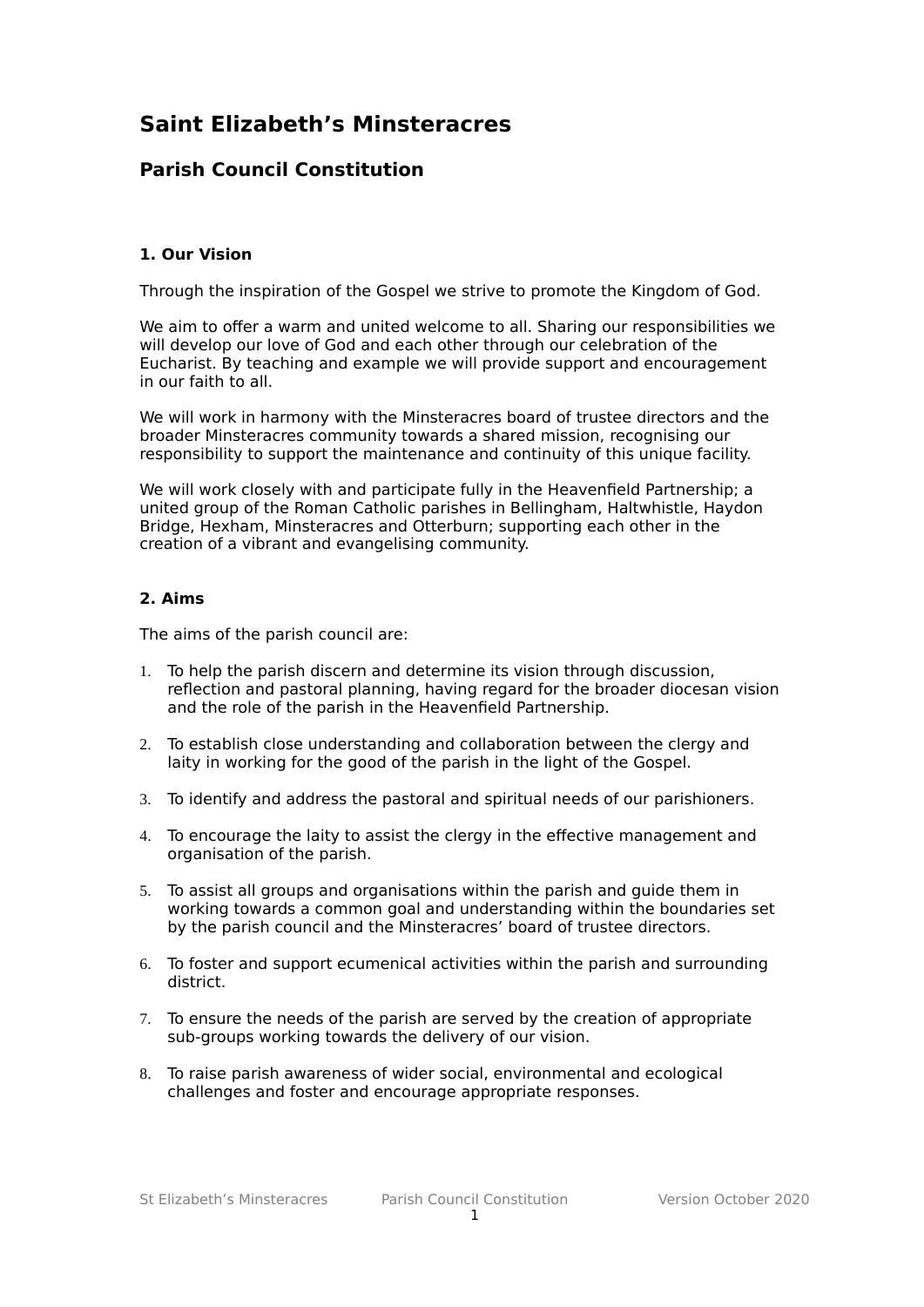## **3. Role of the Parish Council**

To assist and support the parish priest by providing an overview of parish life and activities, as well as supporting and co-ordinating the activities of other groups and organisations working in the parish. To this end the parish council will:

- 1. Provide a link between all other groups and organisations working in the parish acting as an arbitrator, if required, and providing a forum for ideas. To this end, the parish council should be represented on all sub-groups and organisations within the parish by the co-option of a council member on to each of these bodies.
- 2. Be responsible for developing guidelines and setting policies within the parish as necessary.
- 3. Liaise with the Minsteracres' board of trustee directors in representing the needs of the parish.
- 4. Ensure the effective communication of all relevant issues to the parish as a whole.
- 5. The parish council must be collaborative as the parish is not an isolated unit but exists within the Minsteracres facility and within the structure of the Diocese of Hexham and Newcastle, particularly the Heavenfield Partnership. The council is not just concerned with promoting the good of our own parish but must have the Church as a whole at its heart.

## **4. Membership of the Parish Council**

Membership of the parish council will be as follows:

- 1. The Parish Priest and Deacon are Ex-officio officers of the parish council although their attendance at meetings is not necessary to validate proceedings.
- 2. Six parishioners, who volunteer to stand, shall be appointed.
- 3. To assist the effective functioning of the council, the Parish Priest may appoint up to three additional members to the council for a period of one year. These appointed members will have full voting rights.
- 4. The period of office for appointed members shall normally be three years. Retiring members may stand for re-election or be re-appointed for another term.
- 5. Ideally, one third of the appointed members shall retire at the appropriate time each year. Retiring members may stand for re-election. (If volunteers are not forthcoming then retiring members should be decided by lottery).
- 6. In the event of a vacancy occurring on the council, the council may co-opt a representative to fill the vacancy until the next election.
- 7. To encourage participation in the council, parishioners may be invited to attend council meetings so that they might better understand the scope and work of the council. Such attendees will be encouraged to participate in council business but will not have voting rights.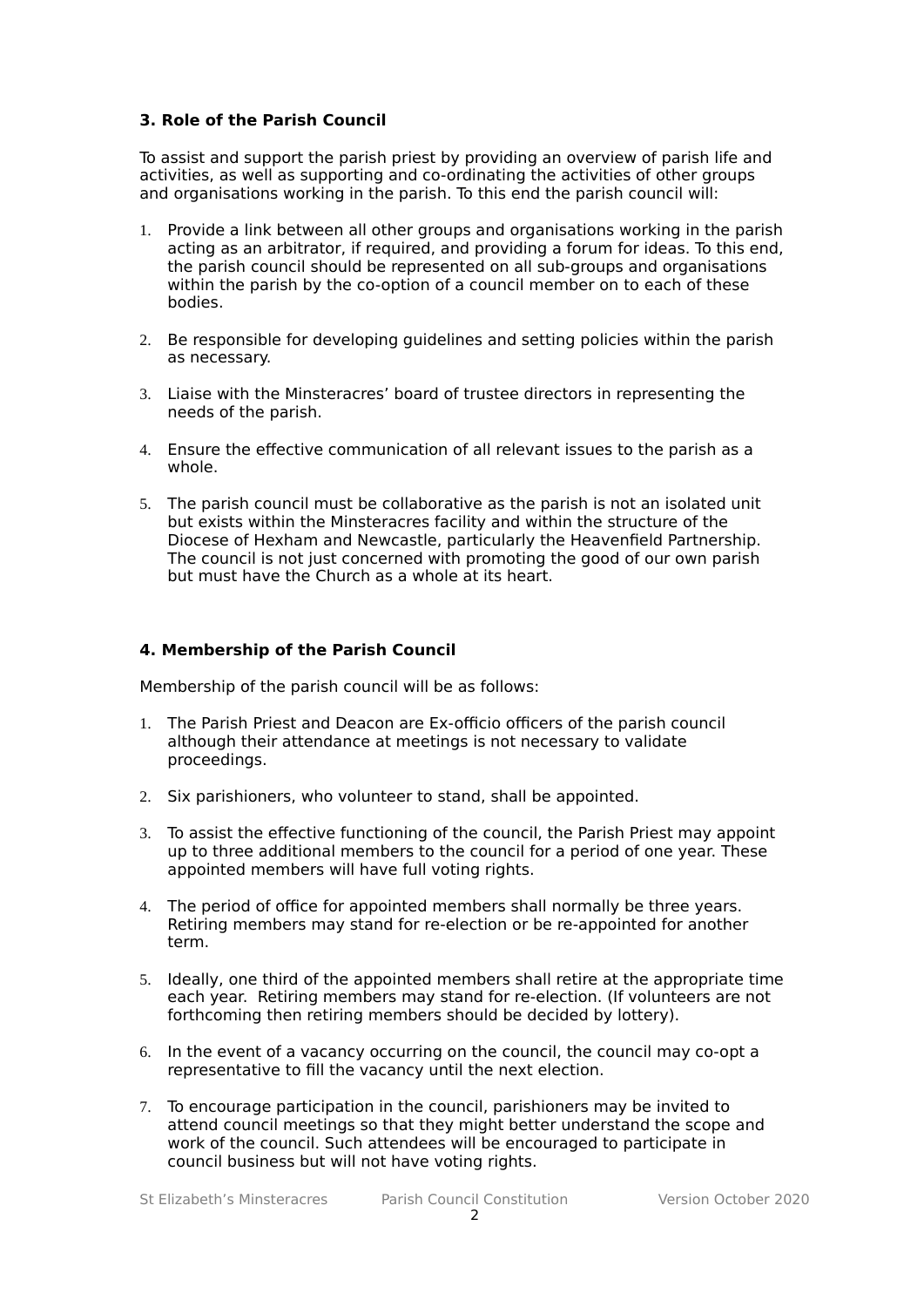#### **5. Meetings of the Parish Council**

- 1. Regular meetings will normally be held each month, excluding August, with ad-hoc meetings being held as required.
- 2. For any meeting to be quorate for decision-making purposes, at least two thirds of voting members must be in attendance for the full meeting.
- 3. Parishioners should be able to submit agenda items for council meetings through any council member.

#### **6. Decisions**

Normally decisions should be reached by consensus. Where there is division on an issue and a vote is required then the motion should have a proposer and a seconder. All members shall have an equal vote with any decisions made by simple majority. Where the votes are equal, the Chairperson of the meeting will have the casting vote.

#### **7. Communication**

The effective communication of the work of the council and other sub-groups and organisations is considered vital in the pursuit of a harmonious parish life. This communication will be actioned in the following ways:

- 1. An annual parish meeting will be held each year prior to any council elections which may be held to allow parishioners to question council members on the activity of the council and those of other sub-groups.
- 2. Prior to the above meeting taking place, the Chair will be responsible for the production of an annual report which should contain information on the current situation of parish life, the work of the council for the previous year, and a short statement on the work of each of the other parish sub-groups and organisations and their aims for the following year. This report should be circulated to parishioners in advance of the annual parish meeting.
- 3. A newsletter containing details of council activities and other elements of parish life should be produced by the council and circulated to parishioners at Christmas and Easter and any other appropriate time.
- 4. The minutes of the meetings of the Parish Council should be made available to parishioners. Council members should be prepared to discuss the minutes and any decisions made at meetings with any parishioner.

#### **8. Officers of the Council**

- 1. At the first meeting in each calendar year or as soon as practicable thereafter, the council will elect from its lay members a Chair and Deputy Chair who will serve in their roles for one year but at the end of their term of office may offer themselves for re-election. Ideally, no Officer should serve more than three continuous terms in a particular office
- 2. The council may appoint a secretary from outside the group, however that person will not have voting rights.
- 3. The Chair or in their absence the Deputy Chair shall also act as a representative of the council between meetings should urgent parish business need attention.